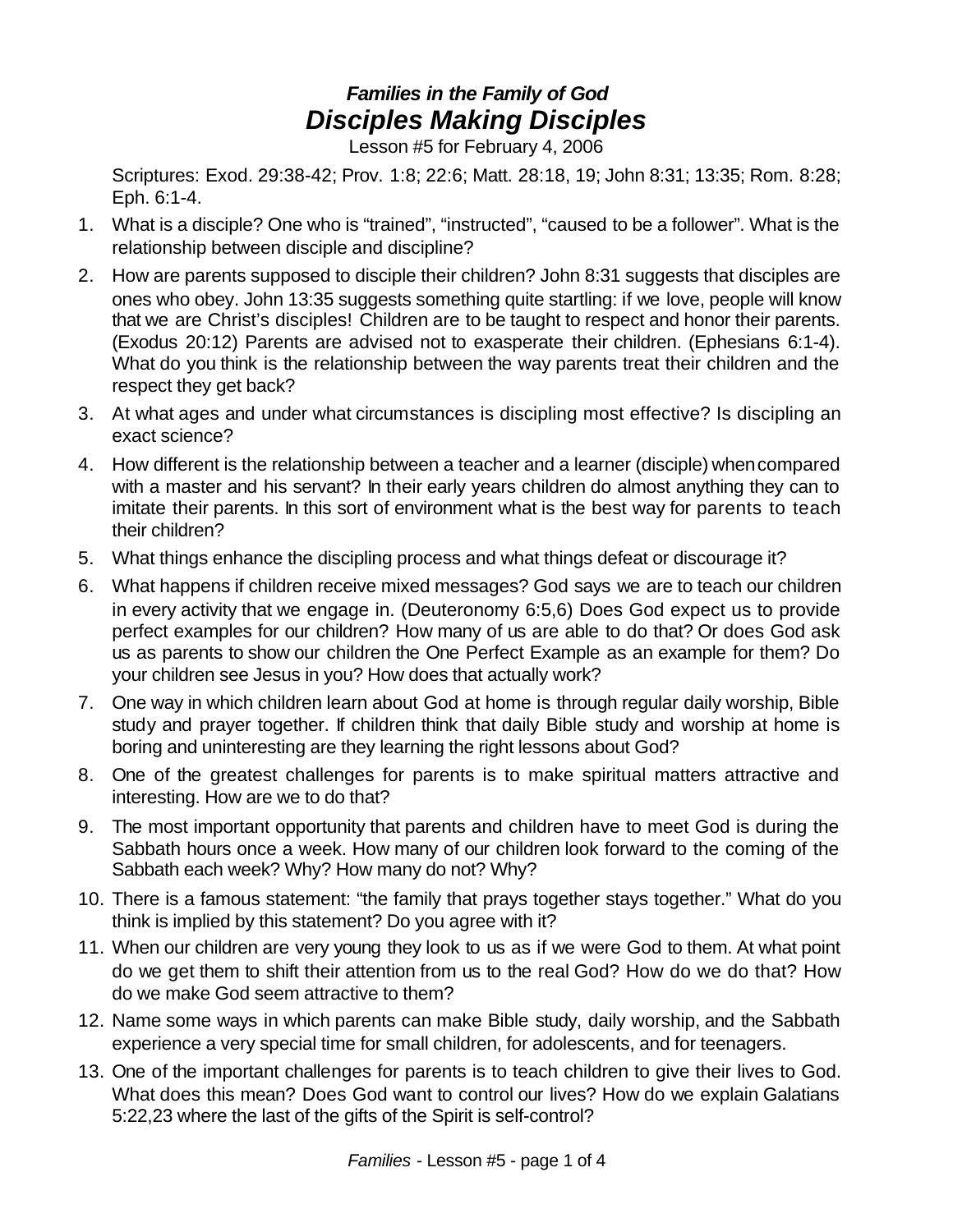- 14. In a modern American Christian or Adventist home how much time is devoted to quality experience between parents and children and how much time is spent before the television set or the video games or the Internet?
- 15. **What kind of citizens would this country have if all of our children were parented by the television set?**
- 16. One very important issue in parenting is for the child to be loved and to feel loved. What is the best way to convey this message to our children?
- 17. **God expects us as parents to understand the developmentalneeds of our children.** You cannot treat infants, two-year-olds, adolescents and teenagers the same. Do we understand how to deal with each age group specifically?
- 18. If someone were to ask your children what "family" means to them what answer would they give?
- 19. What is the best way to say "I love you"? To children at different ages? To our spouses and all the members of our families?
- 20. Scientific studies have demonstrated that to communicate such a message there are several aspects which are important:
	- a. meaningful touch
	- b. a clear verbal message
	- c. demonstrating to the child that he is important and valuable to you
	- d. showing that child what you expect of him in the future and
	- e. doing your best to help the child reach his own goals.
- 21. **Do you feel comfortable saying I love you to all the members of your family? Why? Or why not? Is it possible to say to a teenager, for example,that he/she is loved even if their behavior is not? How can we best affirm our hopes and dreams for our children?**
- 22. The church has often emphasized the importance of daily or even twice daily family worship. What percentage of SDA families do you think have meaningful family worship times?
- 23. Read the following passages from Ellen White:

Let all who visit Christians see that the hour of prayer is **the most precious, the most sacred, and the happiest hour of the day**. These seasons of devotion exert a refining, elevating influence upon all who participate in them. They bring a peace and rest grateful to the spirit. {ST, December 17, 1885 par. 7; *RH*, 11/29/1887; MYP 342.3; CG 521.1; compare *BEcho, 3/1/1897 par. 3; Southern Watchman*, 6/13/1905; ChS 210.1}

Your children should be educated to be kind, thoughtful of others, gentle, easy to be entreated, and, **above everything else, to respect religious things and feel the importance of the claims of God.** They should be taught to respect the hour of prayer; they should be required to rise in the morning so as to be present at family worship. {5 T424.1; CG498.2; 521.2}

**The father, who is the priest of his household, should conduct the morning and evening worship.There is noreasonwhy this should notbe the most interesting and enjoyable exercise of the home life, and God is dishonored when it is made dry and irksome. Let the seasons of family worship be short and spirited. Do not let your children or any member of your family dread them because of their tediousness or lack ofinterest. When a long chapteris readandexplained and a long prayer offered,**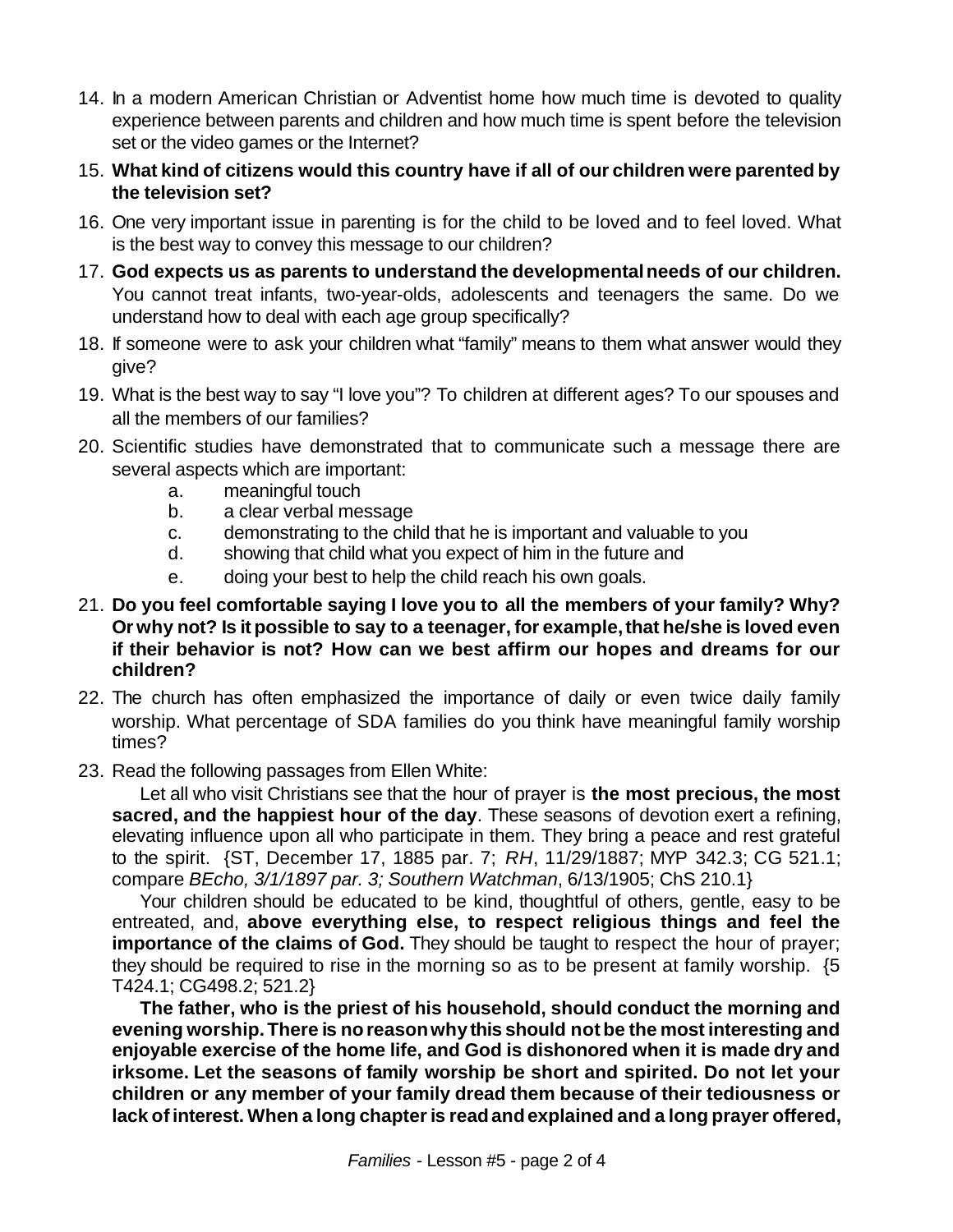**this precious service becomes wearisome, and it is a relief when it is over.** {ST, 87/1884 par. 8; CG 521.3}

**It should be the special object of the heads of the family to make the hour of worship intensely interesting. By a little thought and careful preparation for this season, when we come into the presence of God, family worship can be made pleasant and will be fraught with results that eternity alone will reveal.** Let the father select a portion of Scripture that is **interesting and easily understood**; a few verses will be sufficient to furnish a lesson which may be studied and practiced through the day. Questions may be asked, **a few earnest, interesting remarks made**, or incident, short and to the point, may be brought in by way of illustration. **At least a few verses of spirited song may be sung, and the prayer offered should be short and pointed.** The one who leads in prayer should not pray about everything, but should express his needs in simple words and praise God with thanksgiving. {ST, 8/7/1884 par. 9; CG 521.4}

**In arousing and strengthening a love for Bible study, much depends on the use of the hour of worship. The hours of morning and evening worship should be the sweetest and most helpful of the day.** Let it be understood that into these hours no troubled, unkind thoughts are to intrude; that parents and children assemble to meet with Jesus and to invite into the home the presence of holy angels. **Let the services be brief and full of life, adapted to the occasion,and varied from time to time.** Let all join in the Bible reading and learn and often repeat God's law. **It will add to the interest of the children if they are sometimes permitted to select the reading. Question them upon it, and let them ask questions. Mention anything that will serve to illustrate its meaning.** When the service is not thus made too lengthy, let the little ones take part in prayer, and let them join in song, if it be but a single verse. {Ed 186.3; MYP 341.2; CG 522.1; FLB 272.4}

- 24. How can we make family worships the best time for children, making them "short and spirited," "intensely interesting" and "full of life!?"
- 25. Ask members of your Sabbath school class what ideas or methods their parents used or they have used to make family worship time interesting and attractive.
- 26. When your children grow to be adults and look back on your parenting skills what do you want them to remember?
- 27. Read Proverbs 22:6:

## ? מִ יֹּךְ מִי מִי יִרְיִתְ מְזַחְרָי - מְיְרָיְרְיָרְיִיךְ יִ יְרָיְתֶּ יְרִי יִרְ

"proverbium est adulescens iuxta viam suam etiam cum senuerit non recedet ab ea" (*Vulgate*)

"Train up a child in the way he should go: and [even] when he is old, he will not depart from it." (*KJV, NKJV, ASV, RSV, NASB, NASB,1995; ESV*)

"Teach your children right from wrong, and when they are grown they will still do right." (*CEV*)

"Teach children how they should live, and they will remember it all their lives." (*GNB*)

"Teach a child to choose the right path, and when he is older, he will remain upon it." (*TLB*)

"Point your kids in the right direction— when they're old they won't be lost." (*Message*)

"Train a boy in the way he should go; even when he is old, he will not swerve from it." (*NABWRNT*)

"Train children how to live right, and when they are old, they will not change." (*NCV*)

"Train a child in the way he should go, and when he is old he will not turn from it." (*NIV*) "Give a lad a training suitable to his character and, even when old, he will not go back on